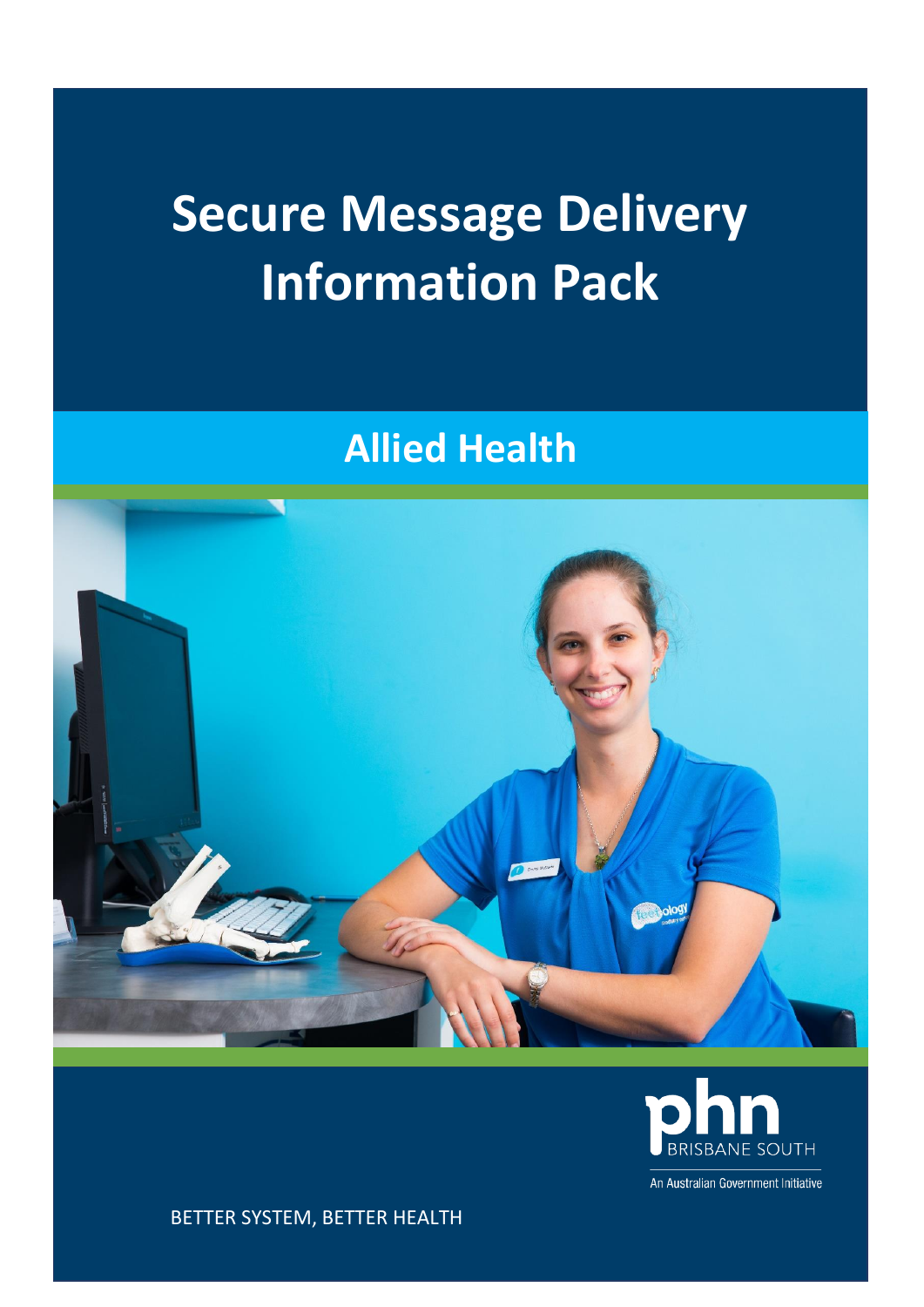

## <span id="page-1-0"></span>Contents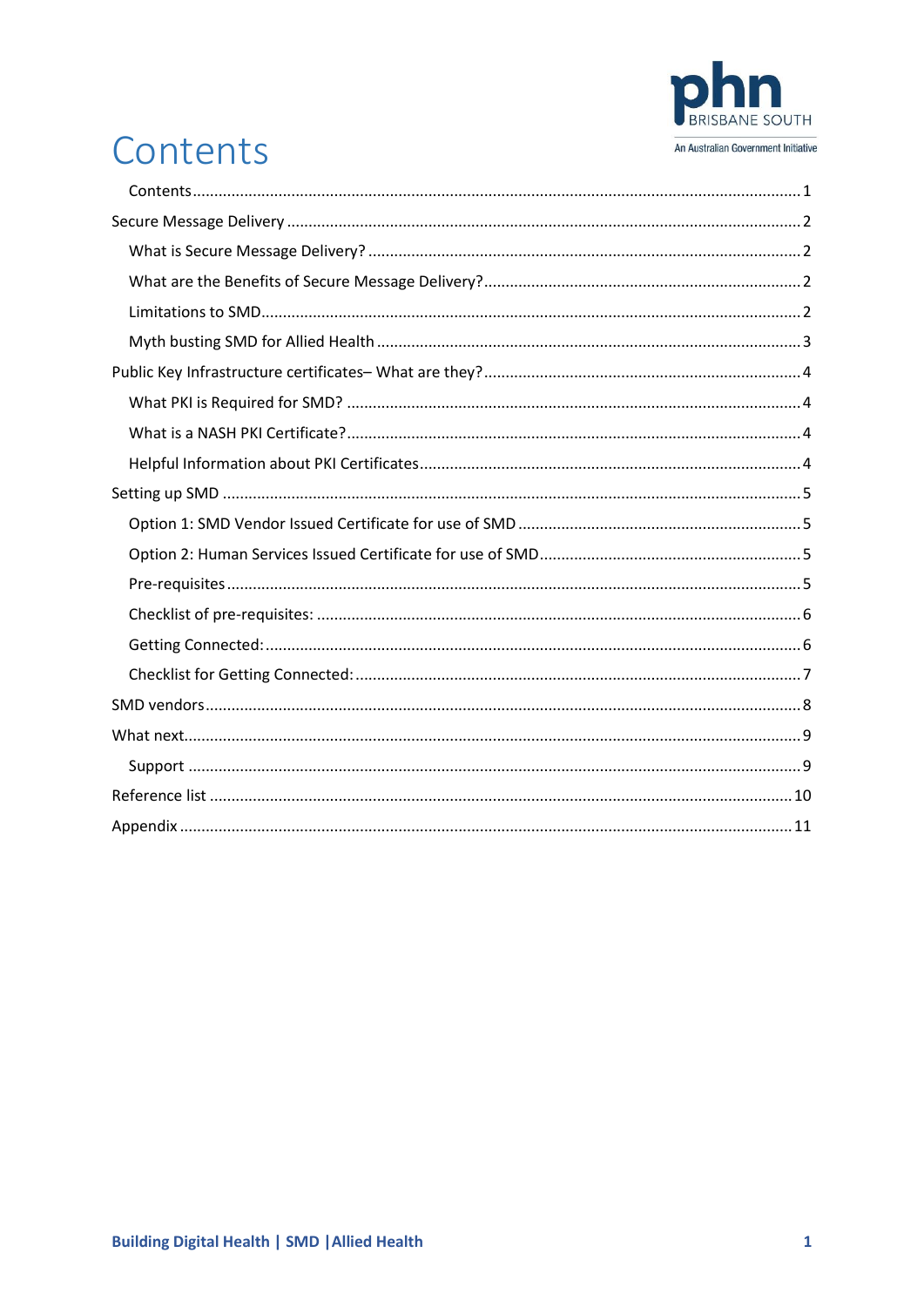# <span id="page-2-0"></span>Secure Message Delivery

This information pack has been designed to provide allied health care providers with relevant information on and support them in the uptake of secure message delivery (SMD).

#### <span id="page-2-1"></span>What is Secure Message Delivery?

Secure message delivery is a set of technologies that enables:

- the encryption (by sender) and decryption (by receiver) of messages
- secure point-to-point delivery of messages
- storage on a secured network server
- delivery to a single, known intended receiving entity.

The [Australian Digital Health Agency](https://www.digitalhealth.gov.au/get-started-with-digital-health/what-is-digital-health/secure-messaging) (ADHA) identifies three basic tenets of SMD as:

- 1. prevents the unauthorised interception of the message content
- 2. provides verification that the message has not been altered since it was sent
- 3. provides system notification of successful delivery.

#### <span id="page-2-2"></span>What are the Benefits of Secure Message Delivery?

The benefits of SMD to allied health care providers include:

- secure exchange of clinical information and documents such as referrals and discharge summaries, preventing unauthorised interception of the message
- $\bullet$  reducing the use of paper correspondence cost saving
- reducing the time taken to send and follow up paper correspondence
- confidential patient correspondence is only seen by intended recipient/treating clinicians
- system notification of successful message delivery
- potential to improve the timeliness of receipt of clinical information, and therefore the efficiency and quality of care provided.

In a healthcare setting, SMD can be used for:

- clinician to clinician communication management (e.g. referral, discharge summary, event summary, lab/radiology, prescription/dispense messaging)
- patient services/ clinical operations management.

#### <span id="page-2-3"></span>Limitations to SMD

SMD applications developed by different vendors result in interoperability issues. This means that messages cannot be seamlessly exchanged between different vendors. However the ADHA is currently collaborating with the industry to co-design a Proof of Concept Project to address interoperability issues. For information about the progress of the Proof of Concept Project, visit the Australian Digital Health Agency [website.](https://www.digitalhealth.gov.au/get-started-with-digital-health/what-is-digital-health/secure-messaging)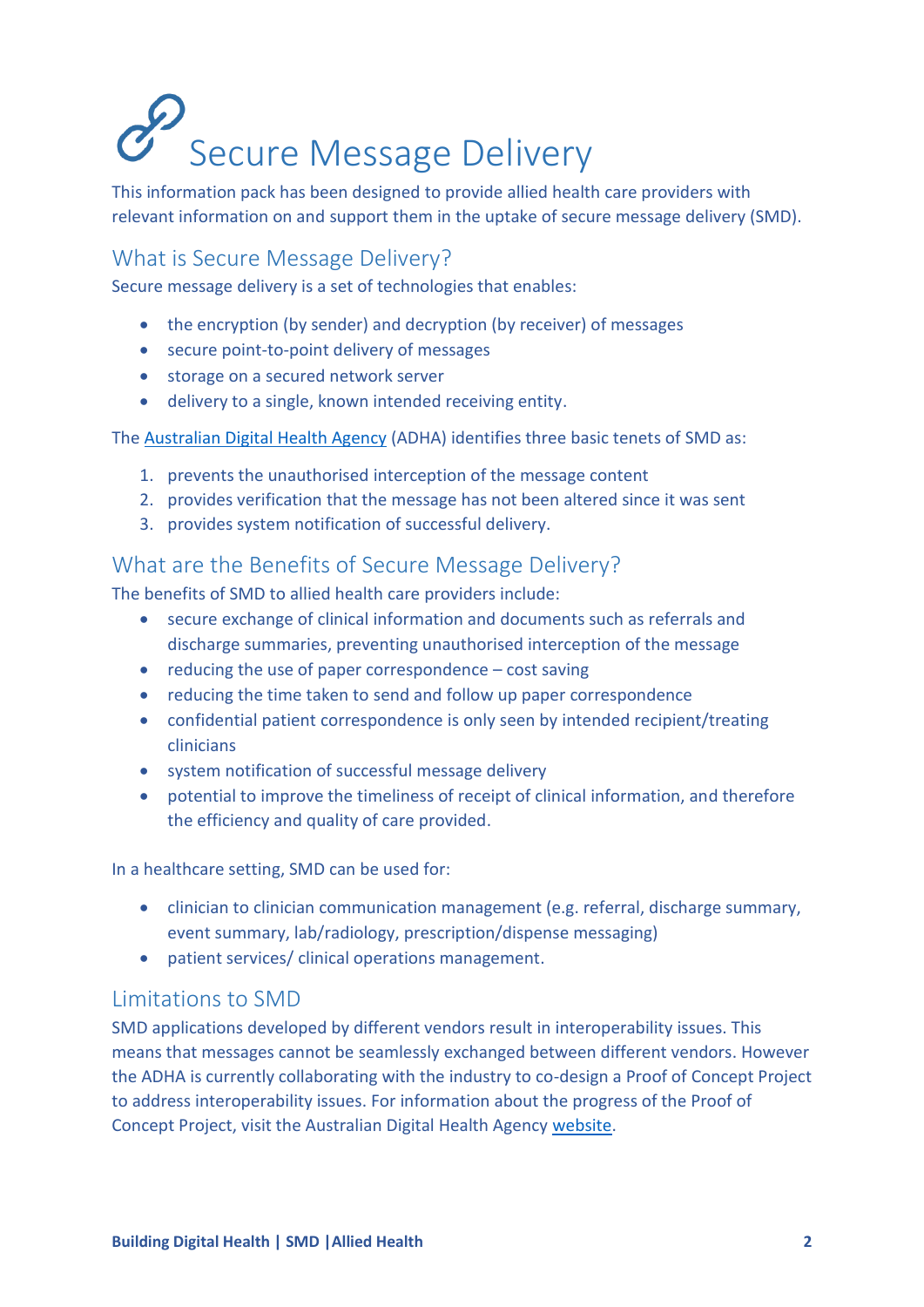#### <span id="page-3-0"></span>Myth busting SMD for Allied Health

Learning to use a new system or finding the time to set one up is always a challenge, especially when health care providers are busy seeing patients. With new technologies there can be some misconceptions that take away from the validity of the software, causing confusion and misinformation. Outlined below are some misconceptions about SMD that can be debunked to encourage the use of SMD.

| <b>Misconception</b>                            | <b>Truth</b>                                                                                                                                                                                                                                                                                                                                           |
|-------------------------------------------------|--------------------------------------------------------------------------------------------------------------------------------------------------------------------------------------------------------------------------------------------------------------------------------------------------------------------------------------------------------|
| <b>Clinical software is required to use SMD</b> | There are a number of SMD vendors that<br>provide the capability to receive (and send)<br>messages without any clinical<br>secure<br>software. IT systems can be configured to<br>receive messages straight into the computer.                                                                                                                         |
| <b>SMD is too expensive</b>                     | SMD on average, works out cheaper than<br>traditional methods such as post or fax. It also<br>business workflow,<br>improves<br>allowing<br>healthcare providers to spend more time with<br>patients and less time faxing, scanning and<br>posting. Brisbane South PHN may be able to<br>assist in seeking a vendor concession. See<br>Appendix 1 & 2. |
| <b>SMD is not being used</b>                    | Within the Brisbane South PHN region, there<br>more than<br>1.1 million<br>messages<br>are<br>exchanged via SMD every month! There are<br>also more than 1100 addresses between the<br>two major SMD vendors in the Brisbane South<br>PHN region $-$ meaning a large number of<br>referral senders will have SMD.                                      |
| It is too hard to set up                        | This SMD information Pack has been designed<br>specifically for allied health, with all of the<br>information required to set up SMD. The<br>chosen SMD vendor will support providers<br>along the way and carry out a large portion of<br>the technical work required to use their<br>system.                                                         |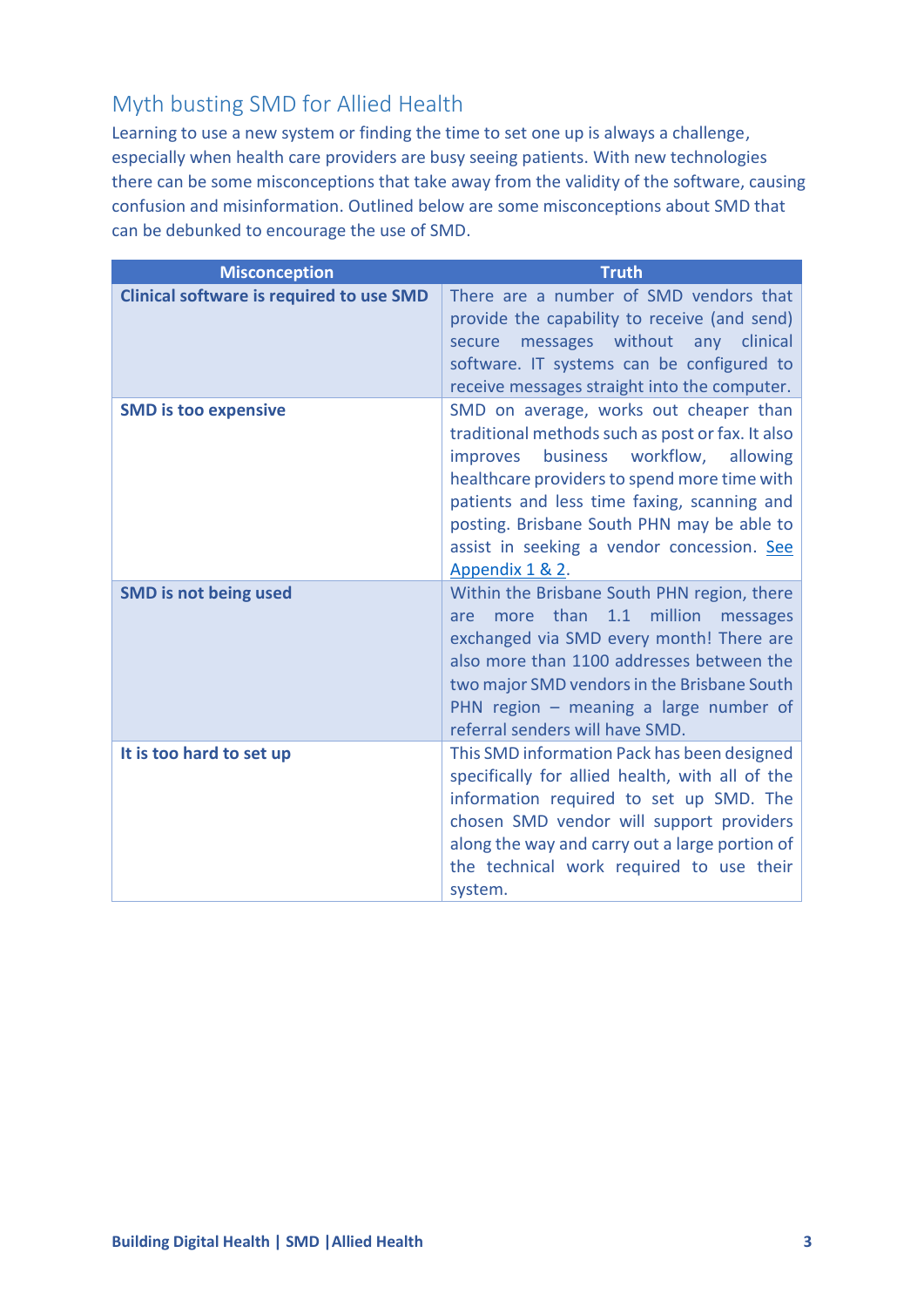# <span id="page-4-0"></span>Public Key Infrastructure certificates-What are they?

A Public Key Infrastructure certificate, or PKI, is a certificate used to securely access online services. Some of these services include, Health Professionals Online Service (HPOS), Provider Digital Access (PRODA), My Health Record and Secure Messaging. PKI certificates use a technology called a Secure Hash Algorithm (SHA) to access/use these online services. This allows the system to authenticate users to ensure that only authorised people (usually clinicians) and organisations are sending and receiving the correct information. The Department of Human Services issues the PKI certificates to individual health care providers and health care organisations who are registered and authorised to access confidential information and public health care portals. There are a number of different PKI certificates that are used for different tasks.

PKI certificates are not permanent and will expire after a certain period – usually two or five years depending on the certificate type.

#### <span id="page-4-1"></span>What PKI is Required for SMD?

The PKI certificate required for SMD is commonly known as an Organisational NASH PKI certificate. NASH stands for National Authentication Service for Health. The same certificate is also used to access the My Health Record System.

#### <span id="page-4-2"></span>What is a NASH PKI Certificate?

The NASH PKI certificate is sent to the practice in a secure downloadable file. A Personal Identification Code, (PIC code) is also sent from the Department of Human Services. Both the NASH PKI CD and the PIC code are required for successful installation. The NASH PKI certificate expires every two years. The Department of Human Services will automatically issue the practice with a new certificate and PIC code when renewal is approaching. The new NASH PKI CD and PIC code will need to be installed into the clinical system (if the clinical system is compatible) and the expired certificate will need to be removed. To apply for an organisational NASH PKI certificate, a Provider Digital Access (PRODA) account is required - [here.](https://proda.humanservices.gov.au/pia/pages/public/registration/account/createAccount.jsf)

#### <span id="page-4-3"></span>Helpful Information about PKI Certificates

| Document or Webpage title                                                   | Link             |
|-----------------------------------------------------------------------------|------------------|
| <b>HPOS, PRODA and PKI Certificates</b>                                     | View here        |
| <b>Public Key Infrastructure Information (Department of Human Services)</b> | <b>View here</b> |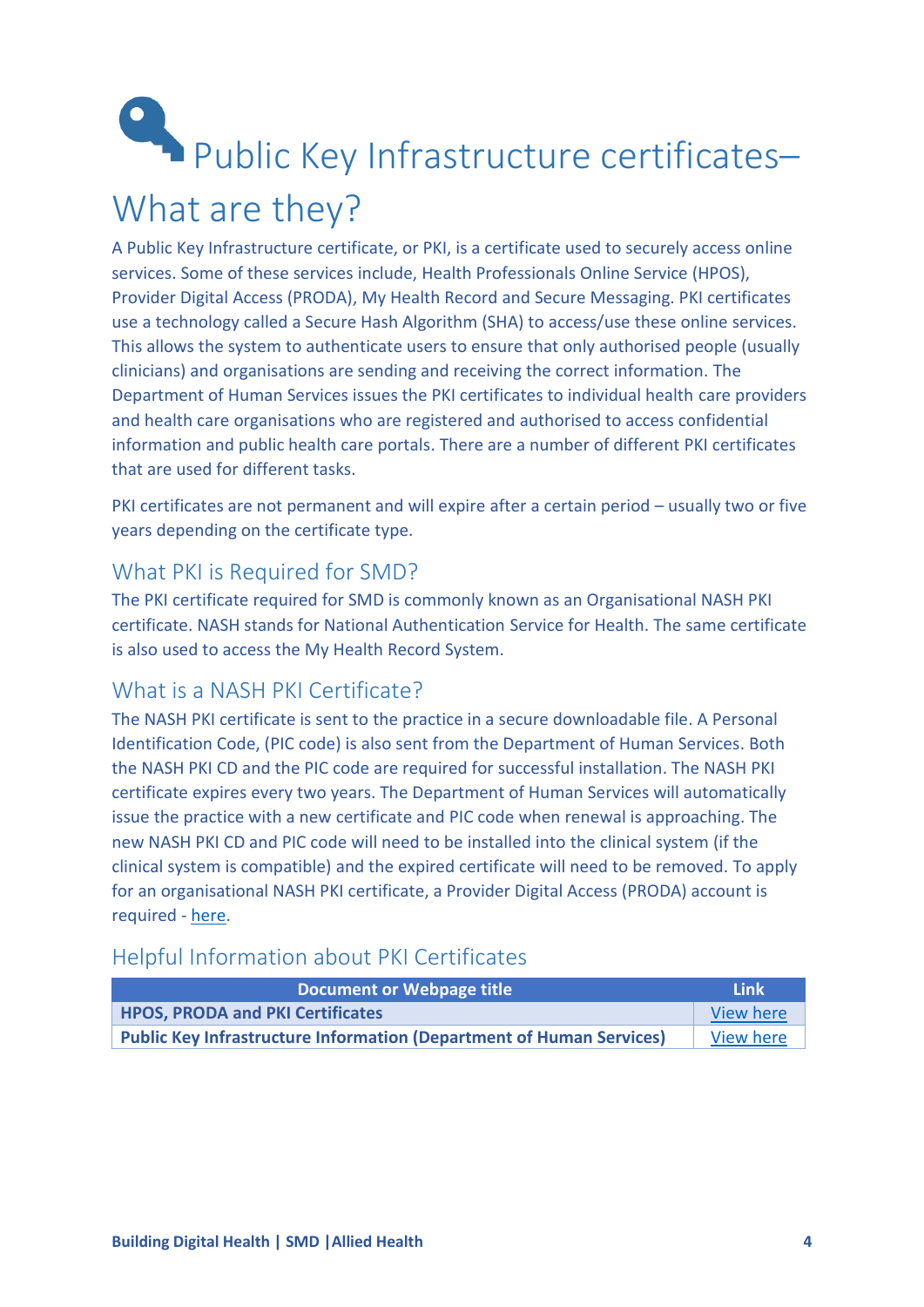<span id="page-5-0"></span>

There are two options which can be used to set up SMD in your organisation.

#### <span id="page-5-1"></span>Option 1: SMD Vendor Issued Certificate for use of SMD

| Step 1 | Decide on your desired SMD provider                                                                            |
|--------|----------------------------------------------------------------------------------------------------------------|
| Step 2 | Obtain a vendor certificate (issued from the chosen SMD vendor) to allow the<br>secure exchange of information |
| Step 3 | In collaboration with your chosen SMD vendor, organise software installation                                   |
| Step 4 | Start using your new secure system!                                                                            |

#### <span id="page-5-2"></span>Option 2: Human Services Issued Certificate for use of SMD

#### <span id="page-5-3"></span>Pre-requisites

The table below outlines the pre-requisites required to successfully set up SMD within a  $practive<sup>1</sup>$ .

|                   | <b>Pre-requisites</b>                                                                                                                                                                                                                                                                                                                                                                                                                         |
|-------------------|-----------------------------------------------------------------------------------------------------------------------------------------------------------------------------------------------------------------------------------------------------------------------------------------------------------------------------------------------------------------------------------------------------------------------------------------------|
| Step 1            | The organisation must have registered with the Healthcare Identifiers (HI)<br>Service, and received their Health Provider Identifier -Organisation (HPI-O)<br>number(s) in the post from the Department of Human Services.                                                                                                                                                                                                                    |
| <b>Step 2</b>     | The organisation should have linked their existing Human Services Public Key<br>Infrastructure (PKI) Site Certificate to the HI Service (as part of the Seed<br>Application), or applied for and installed a new one.                                                                                                                                                                                                                         |
| Step <sub>3</sub> | The organisation should have applied for and installed their National<br>Authentication Service for Health (NASH) PKI Certificate(s) for Healthcare<br><b>Provider Organisations.</b>                                                                                                                                                                                                                                                         |
| Step 4            | The Organisation Maintenance Officer (OMO) and/or Responsible Officer (RO)<br>should have established access to Health Professional Online Services (HPOS),<br>by setting up their HI Service Individual PKI Certificate(s).                                                                                                                                                                                                                  |
| Step 5            | Providers should have published their HPI-O details in the Healthcare Provider<br>Directory (HPD).                                                                                                                                                                                                                                                                                                                                            |
| Step 6            | It is also recommended that the Health Provider Identifier - Individuals (HPI-I)<br>publish their details in the HPD, and these are linked to the organisation's HPI-<br>O by the OMO. This is optional, but is highly recommended if individual<br>providers in an organisation receive correspondence addressed to them by<br>name. This will make it easier for senders to find them and address<br>correspondence to them electronically. |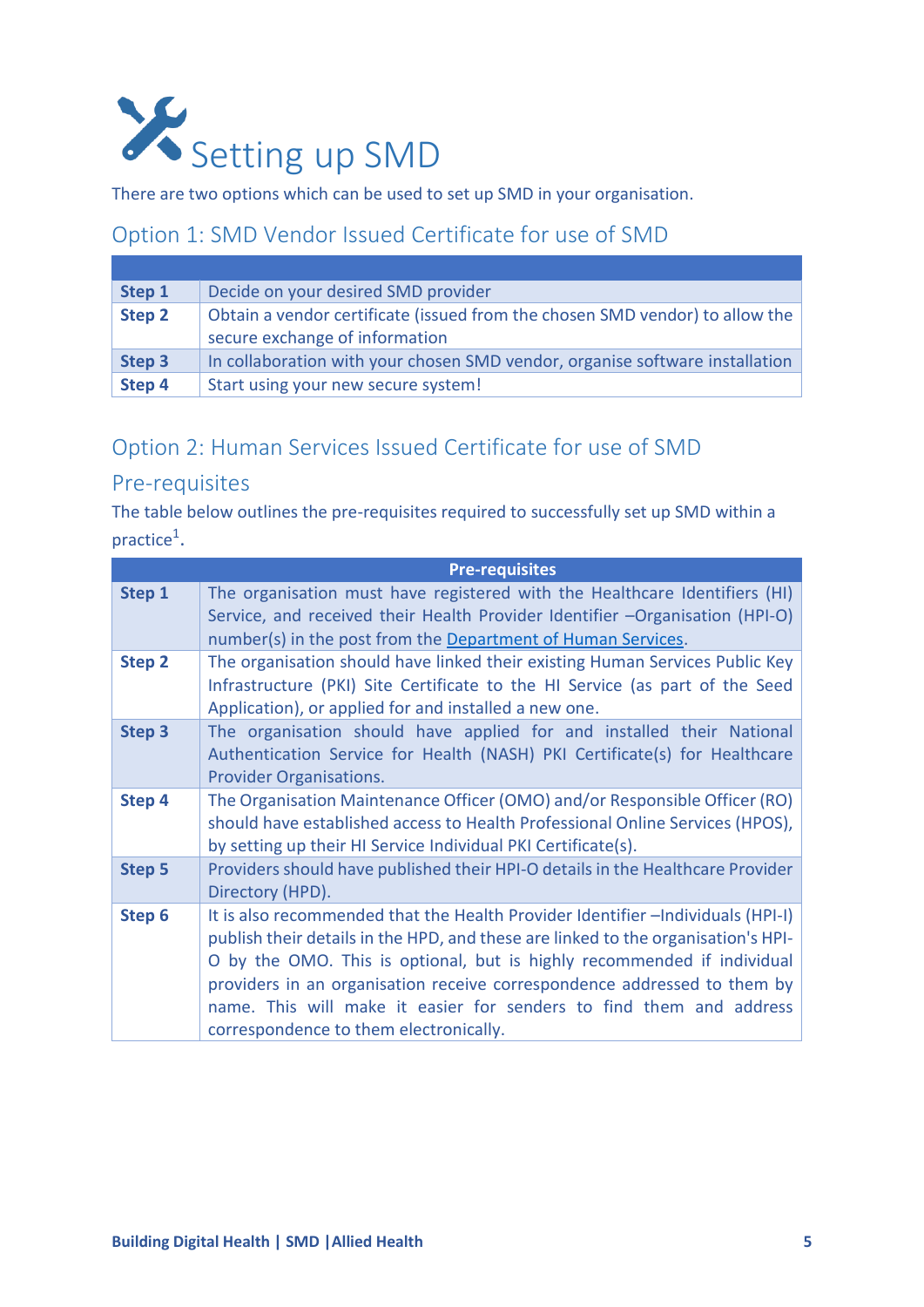#### <span id="page-6-0"></span>Checklist of pre-requisites:

The checklist below outlines the required infrastructure to start using SMD, through option 2.

|   | <b>Pre-requisites</b>                                               | <b>Complete</b> |  |
|---|---------------------------------------------------------------------|-----------------|--|
|   | Nominate the organisation's Responsible Officer (RO)<br>and         |                 |  |
|   | Organisational Maintenance Officer/s (OMO)                          |                 |  |
|   | Apply for an organisational HPO-I number (here)                     |                 |  |
| 3 | Link the Human Services PKI Site certificate to the HI service      |                 |  |
|   | Apply for a NASH certificate (here)                                 |                 |  |
| 5 | RO and OMO/s have established access to HPOS (recommended           |                 |  |
|   | through PRODA) (here)                                               |                 |  |
| 6 | Organisation's HPI-O details are registered in the HPD, this can be |                 |  |
|   | done through HPOS (details here)                                    |                 |  |
|   | Organisation's HPI-I details are published in the HPD               |                 |  |
| 8 | Install the NASH PKI certificate into clinical software (if         |                 |  |
|   | organisation has compatible clinical software).                     |                 |  |

#### <span id="page-6-1"></span>Getting Connected:

The table below outlines the next steps to take to ensure a practice can use SMD.

|        | <b>Setting up SMD</b>                                                                                                                                                                                                                                                                                                                                                                                                                                                                                                                                                                                                                                                                                                                                   |
|--------|---------------------------------------------------------------------------------------------------------------------------------------------------------------------------------------------------------------------------------------------------------------------------------------------------------------------------------------------------------------------------------------------------------------------------------------------------------------------------------------------------------------------------------------------------------------------------------------------------------------------------------------------------------------------------------------------------------------------------------------------------------|
| Step 1 | SMD requires the use of an Endpoint Location Service (ELS) which allows other<br>organisations to discover each other's SMD details in order to communicate.<br>The SMD provider will provide the necessary details of its ELS Instance and will<br>advise or assist in publishing ELS details in the HPD through HPOS.                                                                                                                                                                                                                                                                                                                                                                                                                                 |
| Step 2 | Authorise the SMD Provider as a Contracted Service Provider (conditional).<br>This is a conditional step dependent on the SMD provider. If the SMD provider<br>informs a practice that it needs to make them a Contracted Service Provider<br>(CSP), the SMD provider must provide the CSP number and the practice will<br>need to authorise them to act as a CSP for the organisation. The HPI-O number<br>will need to be linked to their CSP Number in the HI Service. The CSP linkage<br>can be done using HPOS by the Responsible Officer (RO) or Organisational<br>Maintenance Officer (OMO). See the HPOS CSP Linking Quick Reference Guide<br>for guidance. Alternatively, individuals can call the HI Service enquiry line on<br>1300 361 457. |
| Step 3 | Advise the SMD provider of the message types the practice wishes to receive<br>via SMD. The SMD provider will need to publish the particular message types<br>(e.g. eReferral) that the organisation wishes to receive (and that the clinical<br>software also has the ability to process) via SMD. In most cases, this will be<br>done automatically as part of the product installation, however if the<br>organisation does not wish to receive all the message types that the clinical<br>software is capable of receiving, they will need to inform the SMD provider of<br>this during set-up.                                                                                                                                                     |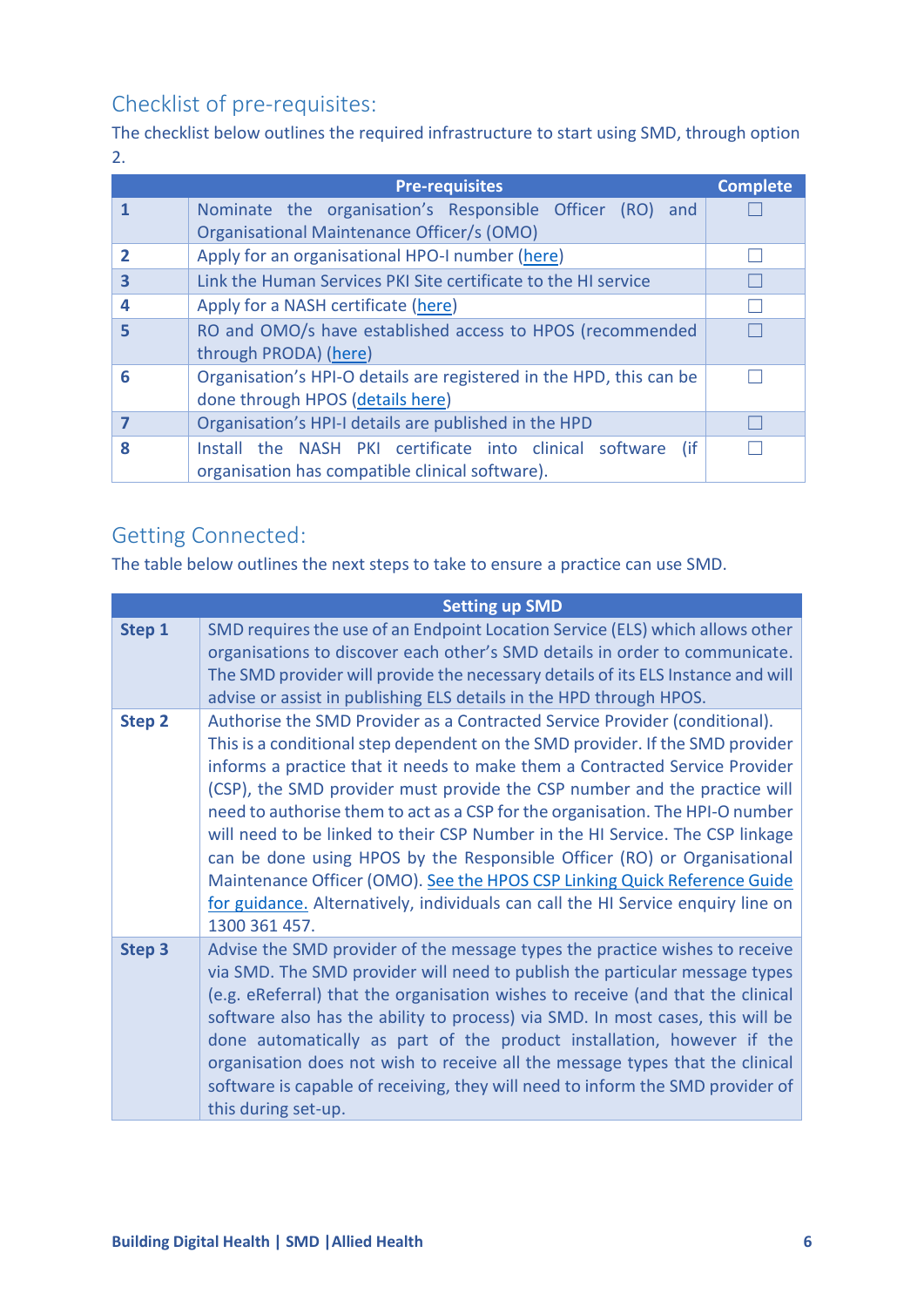#### <span id="page-7-0"></span>Checklist for Getting Connected:

The check list below will help track progress towards being able to use SMD in the practice.

| <b>Setting up SMD</b>                                                                                     | <b>Complete</b> |
|-----------------------------------------------------------------------------------------------------------|-----------------|
| Publish the End Point Location Service (ELS) details in the<br><b>Healthcare Provider Directory (HPD)</b> |                 |
| Authorise the SMD Provider as a Contracted service Provider<br>(conditional)                              |                 |
| Advise the SMD provider of the message types the practice wishes<br>to receive via SMD.                   |                 |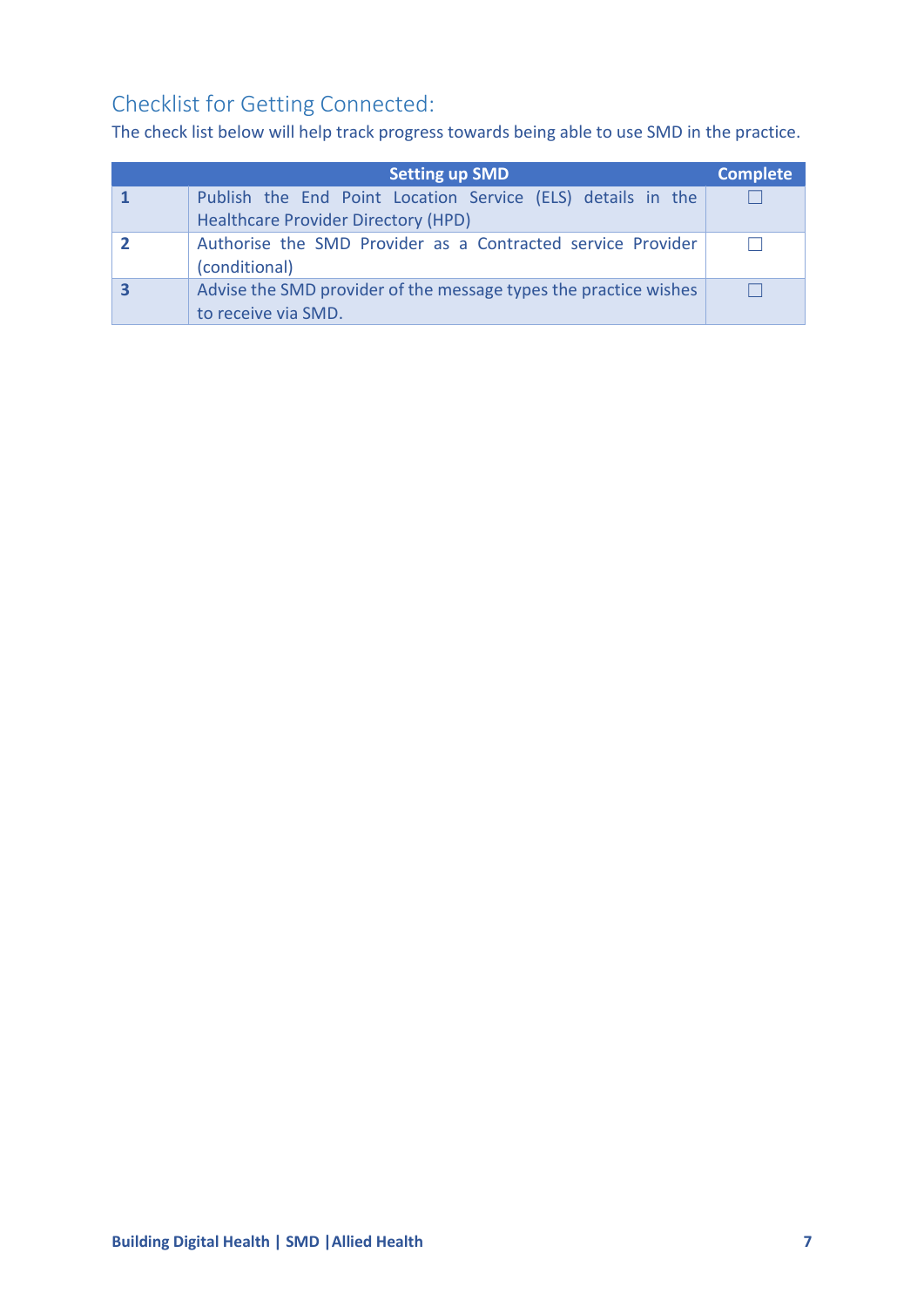<span id="page-8-0"></span>

There are a number of SMD vendors available for practitioners to review and decide on one, or more, that is appropriate to their practice. Below is a table with links to their respective website.

| <b>SMD Vendor</b>      | <b>Link</b>                |
|------------------------|----------------------------|
| <b>Argus</b>           | <b>General Information</b> |
| <b>Healthlink</b>      | <b>General Information</b> |
| <b>Medical Objects</b> | <b>General Information</b> |
| <b>ReferralNet</b>     | <b>General Information</b> |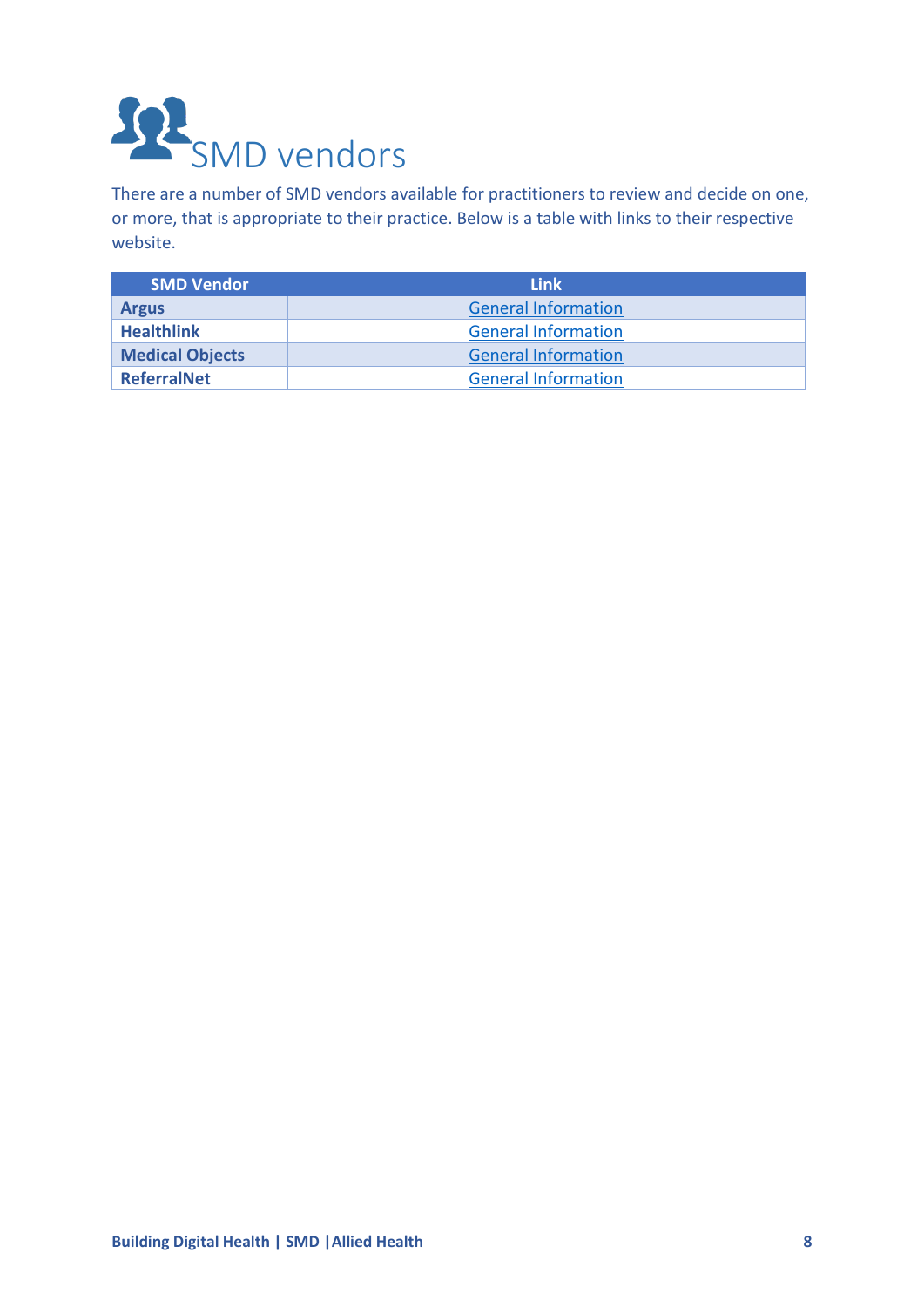<span id="page-9-0"></span>

When a practice has secure messaging installed and configured, it is time to start using the new system. Below is a table of information to guide practices to ensure they are getting the most out of SMD.

| <b>Activity</b>                                                                                                                                                                                                                                                  | <b>Complete</b> |
|------------------------------------------------------------------------------------------------------------------------------------------------------------------------------------------------------------------------------------------------------------------|-----------------|
| Provide training to staff on how their role can use SMD (through the SMD<br>vendor)                                                                                                                                                                              |                 |
| Update referral templates to the latest versions. Templates being created<br>with the support of Brisbane South PHN will have auto-populated fields and<br>the receiver's STS address already embedded; this makes sending referrals<br>via SMD simple and quick |                 |
| Talk to frequent referees and see if they have SMD. Start receiving and<br>sending to them, to see an improvement in workflow                                                                                                                                    |                 |
| Talk to the SMD vendor about other clinical products that integrate with<br>the practice SMD system. For example, this could be a clinical information<br>system.                                                                                                |                 |

#### <span id="page-9-1"></span>Support

For support, further information or general questions about SMD, please contact Brisbane South PHN Digital Health Enablement team on 07 3864 7555 or [ehealth@bsphn.org.au.](mailto:ehealth@bsphn.org.au)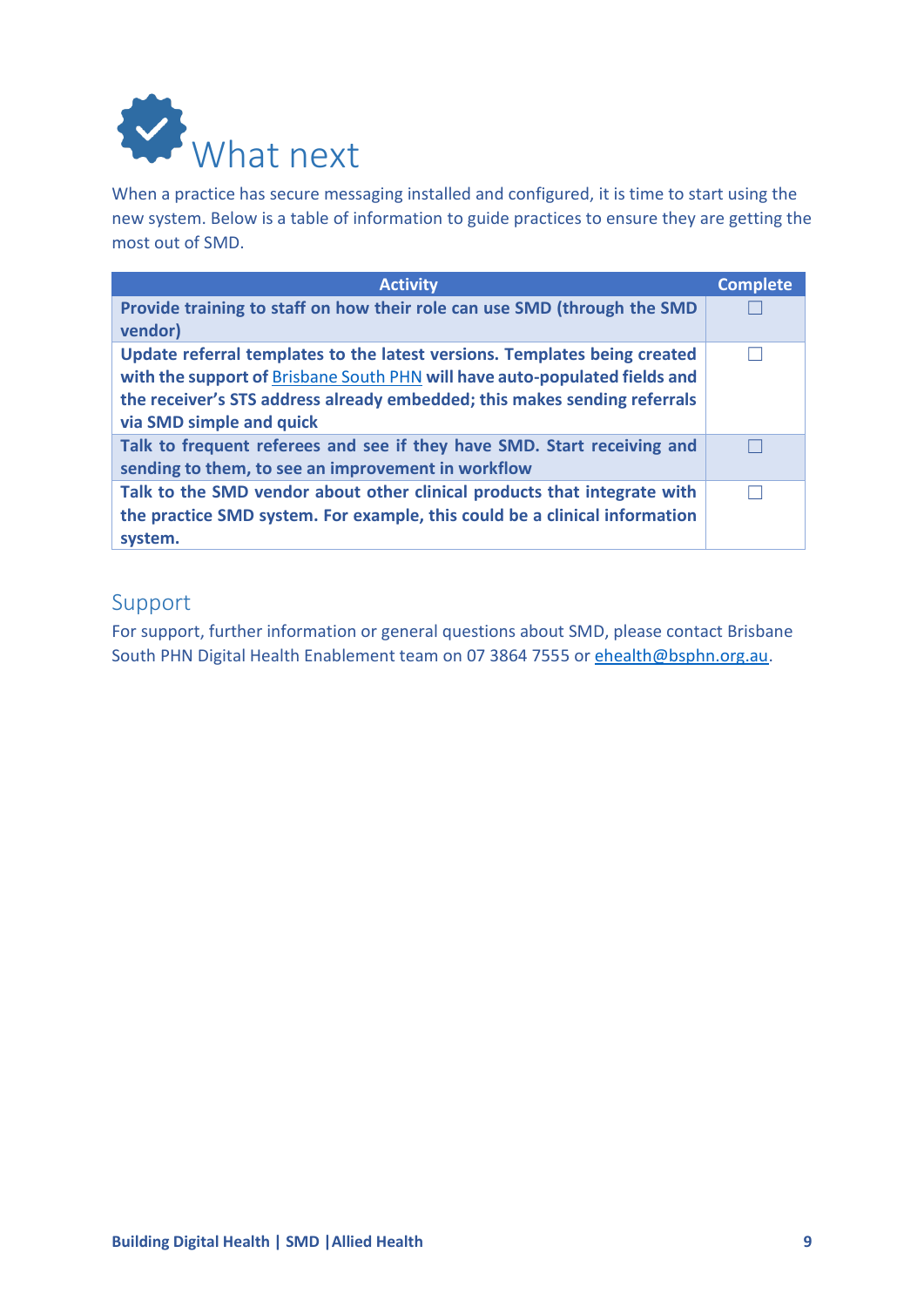<span id="page-10-0"></span>

1. Australian Digital Health Agency. Secure Messaging [internet]. Canberra (ACT): Australian Digital Health Agency; 2016 [citied 2018 March 21]. Available from: [https://www.digitalhealth.gov.au/get-started-with-digital-health/what-is-digital](https://www.digitalhealth.gov.au/get-started-with-digital-health/what-is-digital-health/secure-messaging)[health/secure-messaging](https://www.digitalhealth.gov.au/get-started-with-digital-health/what-is-digital-health/secure-messaging)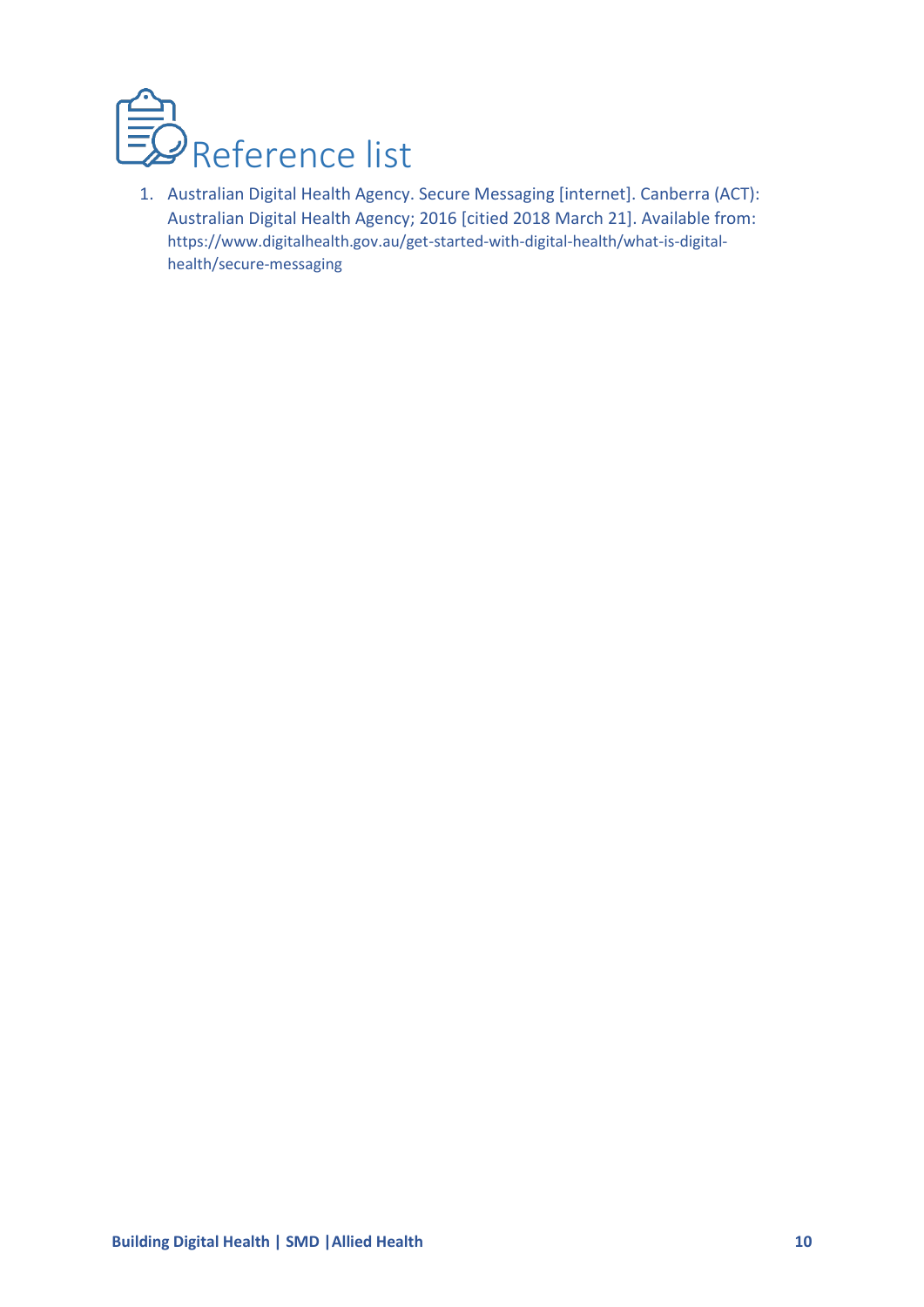<span id="page-11-0"></span>

| <b>Appendix</b> | Title                                                       | <b>Document</b>                                    |
|-----------------|-------------------------------------------------------------|----------------------------------------------------|
|                 | Medical Objects Limited Time Discount<br>(SMD only)         | PDF<br><b>BSPHN Allied</b><br>Health Sending Edit  |
|                 | Medical Objects Limited Time Discount<br>(SMD and Software) | PDF<br><b>BSPHN Allied</b><br>Health Practice Soft |